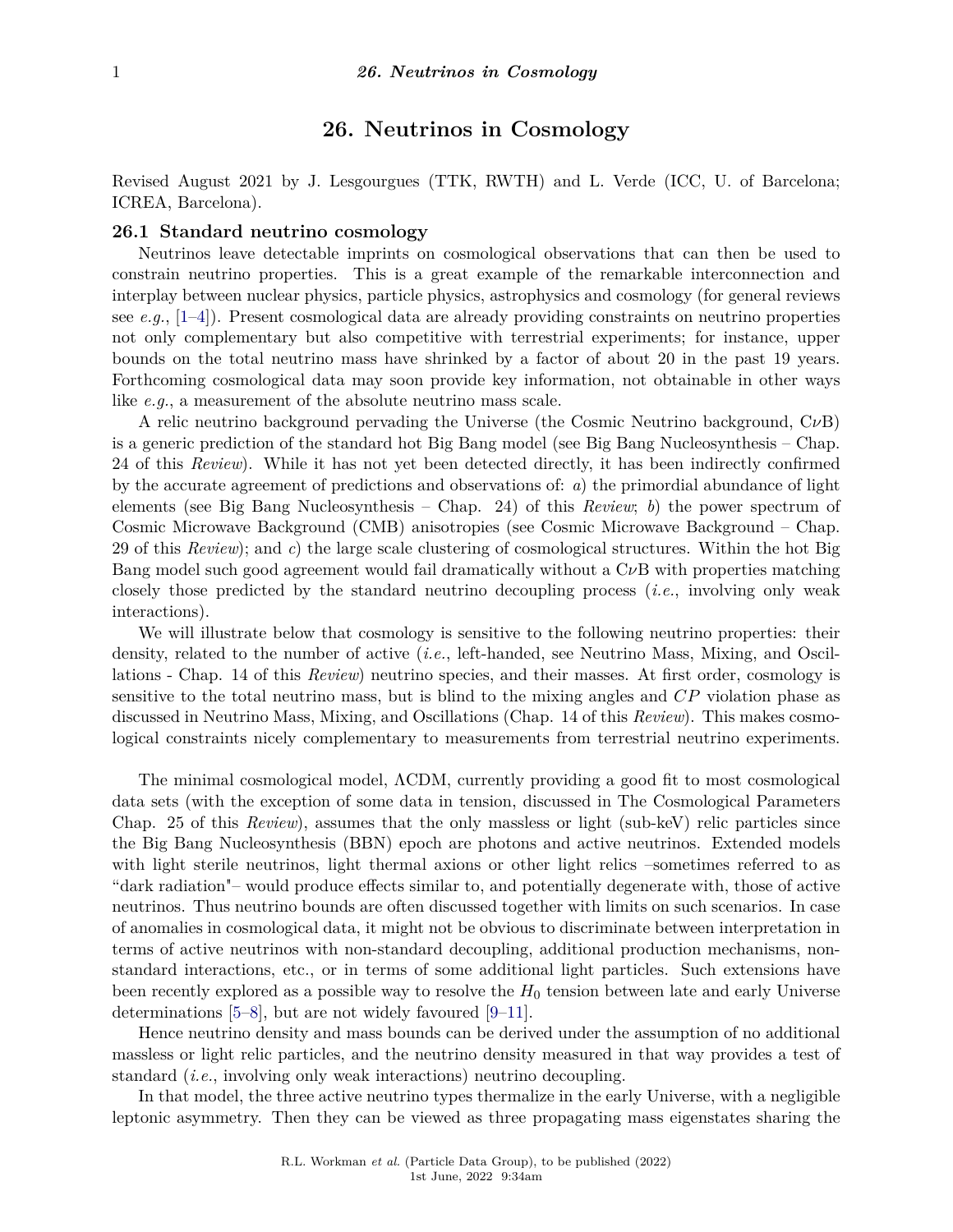same temperature and identical Fermi-Dirac distributions, thus with no visible effects of flavour oscillations. Neutrinos decouple gradually from the thermal plasma at temperatures  $T \sim 2 \text{ MeV}$ . In the instantaneous neutrino decoupling limit, *i.e.*, assuming that neutrinos were fully decoupled at the time when electron-positrons annihilate and release entropy in the thermal bath, the neutrinoto-photon density ratio between the time of electron-positron annihilation and the non-relativistic transition of neutrinos would be given by

$$
\frac{\rho_{\nu}}{\rho_{\gamma}} = \frac{7}{8} N_{\text{eff}} \left( \frac{4}{11} \right)^{4/3},\tag{26.1}
$$

with  $N_{\text{eff}} = 3$ , and the last factor comes from the fourth power of the temperature ratio  $T_{\nu}/T_{\gamma} =$  $(4/11)^{1/3}$  (see Big Bang Cosmology – Chap. 22 in this *Review*). In the above formula,  $N_{\text{eff}}$  is called the effective number of neutrino species because it can be viewed as a convenient parametrisation of the relativistic energy density of the Universe beyond that of photons, in units of one neutrino in the instantaneous decoupling limit. Precise simulations of neutrino decoupling and electron-positron annihilation, taking into account flavor oscillations, provide precise predictions for the actual phasespace distribution of relic neutrinos [\[12–](#page-10-0)[15\]](#page-10-1). These distributions differ from the instantaneous decoupling approximation through a combination of a small shift in the photon temperature and small non-thermal distortions, all at the percent level. The final result for the density ratio  $\rho_{\nu}/\rho_{\gamma}$ in the relativistic regime can always be expressed as in Eq. (26.1), but with a different value of  $N_{\text{eff}}$ . The most recent analyses, that includes the effect of neutrino oscillations with the present values of the mixing parameters, an improved calculation of the collision terms and the most recent results on plasma thermodynamics QED corrections, gives  $N_{\text{eff}} = 3.044$  [\[16,](#page-10-2)[17\]](#page-10-3). The precise number density ratio  $n_{\nu}/n_{\gamma}$  can also be derived from such studies, and is important for computing the ratio  $\Omega_{\nu}h^2/\sum_i m_i$  (ratio of the physical density of neutrinos in units of the critical density to the sum of neutrino masses) in the non-relativistic regime.

The neutrino temperature today,  $T_{\nu}^0 \simeq 1.7 \times 10^{-4}$  eV  $\simeq 1.9$  K, is smaller than at least two of the neutrino masses, since the two squared-mass differences are  $|\Delta m_{31}^2|^{1/2} > |\Delta m_{21}^2|^{1/2} > T_{\nu}^0$  (see Neutrino mass, Mixing, and oscillations – Chap. 14 of this *Review*). Thus at least two neutrino mass eigenstates are non-relativistic today and behave as a small "hot" fraction of the total dark matter (they cannot be all the dark matter, as explained in Chap. 27 in this *Review*). This fraction of hot dark matter can be probed by cosmological experiments, for two related reasons, as we now describe.

First, neutrinos are the only known particles behaving as radiation at early times (during the CMB acoustic oscillations) and dark matter at late times (during structure formation), which has consequences on the background evolution. Neutrinos become non-relativistic when their mass is equal to their average momentum, given for any Fermi-Dirac-distributed particle by  $\langle p \rangle$  = 3.15 *T*. Thus the redshift of the non-relativistic transition is given by  $z_i^{\text{nr}} = m_i/(3.15 T_\nu^0) - 1 =$  $m_i$ <sup>*/*</sup>[0.53 meV]−1 for each eigenstate of mass  $m_i$ , giving for instance  $z_i^{\text{nr}} = 110$  for  $m_i = 60$  meV, corresponding to a time deep inside the matter-dominated regime. Second, until the non-relativistic transition, neutrinos travel at the speed of light, and later on they move at a typical velocity  $\langle v_i/c \rangle = 3.15 T_\nu(z)/m_i = 0.53(1+z)$  meV/m<sub>i</sub>, which is several orders of magnitude larger than that of the dominant cold (or even of possibly warm) dark matter component(s). This brings their characteristic diffusion scale, called the "free-streaming length", to cosmological relevant values, with consequences on gravitational clustering and the growth of structure.

Once neutrinos are non-relativistic, their energy density is given by  $\rho_{\nu} \simeq \sum m_i n_i$ . Since the number densities  $n_i$  are equal to each other (up to negligible corrections coming from flavour effects in the decoupling phase), the total mass  $(\sum m_{\nu}) = m_1 + m_2 + m_3$  can be factorized out. It is possible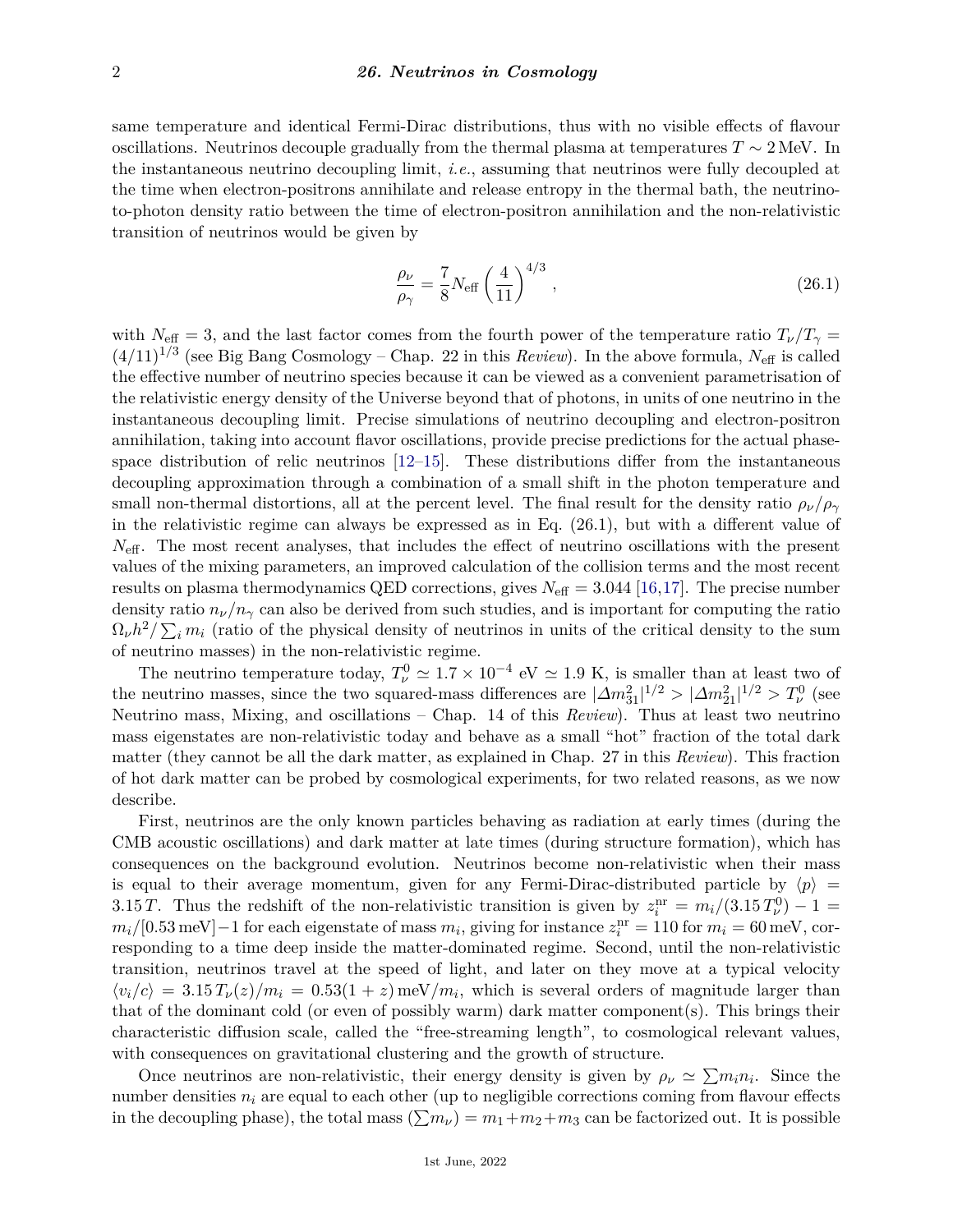that the lightest neutrino is still relativistic today, in which case this relation is slightly incorrect, but given that the total density is always strongly dominated by that of non-relativistic neutrinos, the error made is completely negligible. Using the expression for  $n_i/n_\gamma$  obtained from precise neutrino decoupling studies, and knowing  $n<sub>γ</sub>$  from the measurement of the CMB temperature, one can compute  $\rho_{\nu}^0$ , the total neutrino density today, in units of the critical density  $\rho_{\text{crit}}^0$  [\[15\]](#page-10-1):

$$
\Omega_{\nu} = \frac{\rho_{\nu}^{0}}{\rho_{\rm crit}^{0}} = \frac{\sum m_{\nu}}{93.14h^{2} \text{ eV}},
$$
\n(26.2)

and the total neutrino average number density today:  $n_{\nu}^{0}$  =339.5 cm<sup>-3</sup>. Here *h* is the Hubble constant in units of 100 km s<sup>-1</sup> Mpc<sup>-1</sup>.

# **26.2 Effects of neutrino properties on cosmological observables**

As long as they are relativistic, *i.e.*, until some time deep inside the matter-dominated regime for neutrinos with a mass  $m_i \ll 3.15 T_\nu^{\text{eq}} \sim 1.5 \text{ eV}$  (see Big Bang Cosmology, Chap. 22 in this *Review*), neutrinos enhance the density of radiation: this effect is parameterised by  $N_{\text{eff}}$  and can be discussed separately from the effect of the mass that will be described later in this section. Increasing *N*eff impacts the observable spectra of CMB anisotropies and matter fluctuations through background and perturbation effects.

# **26.2.1** *Effect of N*eff *on the CMB*

The background effects depend on what is kept fixed when increasing *N*eff. If the densities of other species are kept fixed, a higher *N*eff implies a smaller redshift of radiation-to-matter equality, with very strong effects on the CMB spectrum: when the amount of expansion between radiationto-matter equality and photon decoupling is larger, the CMB peaks are suppressed. This effect is not truly characteristic of the neutrino density, since it can be produced by varying several other parameters. Hence, to characterise the effect of *N*eff, it is more useful and illuminating to enhance the density of total radiation, of total matter and of  $\Lambda$  by exactly the same amount, in order to keep the redshift of radiation-to-matter equality  $z_{eq}$  and matter-to- $\Lambda$  equality  $z_{\Lambda}$  fixed [\[18–](#page-10-4)[20\]](#page-10-5). The primordial spectrum parameters, the baryon density  $\omega_{\rm b} \equiv \Omega_{\rm b} h^2$  and the optical depth to reionization  $\tau$  can be kept fixed at the same time, since we can simply vary  $N_{\text{eff}}$  together with the Hubble parameter *h* with fixed  $\{\omega_{b}, \Omega_{c}, \Omega_{\Lambda}\}\$ . The impact of such a transformation is shown in Fig. 26.1 for the CMB temperature spectrum  $C_{\ell}^{TT}$  (defined in Chap. 29 in this *Review*) and for the matter power spectrum  $P(k)$  (defined in Chap. 22 in this *Review*) for several representative values of *N*eff. These effects are within the reach of cosmological observations given current error bars, as discussed in Section 26.3.1 (for instance, with the *Planck* satellite data, the statistical error on the  $C_{\ell}$ 's is of the order of one per cent for a band power of  $\Delta \ell = 30$  at  $\ell \sim 1000$ ).

With this transformation, the main background effect of  $N_{\text{eff}}$  is an increase in the diffusion scale (or Silk damping scale, see Cosmic Microwave Background – Chap. 29 in this *Review*) at the time of decoupling, responsible for the decrease in  $C_{\ell}^{TT}$  at high  $\ell$ , plus smaller effects coming from a slight increase in the redshift of photon decoupling [\[18–](#page-10-4)[20\]](#page-10-5). At the level of perturbations, a higher  $N_{\text{eff}}$  implies that photons feel gravitational forces from a denser neutrino component; this tends to decrease the acoustic peaks (because neutrinos are distributed in a smoother way than photons) and to shift them to larger scales / smaller multipoles (because photon perturbations traveling at the speed of sound in the photon-baryon fluid feel some dragging effect from neutrino perturbations travelling at the speed of light) [\[18,](#page-10-4)[20,](#page-10-5)[21\]](#page-10-6). The effect of increasing  $N_{\text{eff}}$  on the polarization spectrum features are the same as on the temperature spectrum: an increased Silk damping, and a shift in the acoustic peak amplitude and location - the latter effect is even more clear in the polarization spectrum, in which the location of acoustic peaks does not get further influenced by a Doppler effect like for temperature. The combination of these effects is truly characteristic of the radiation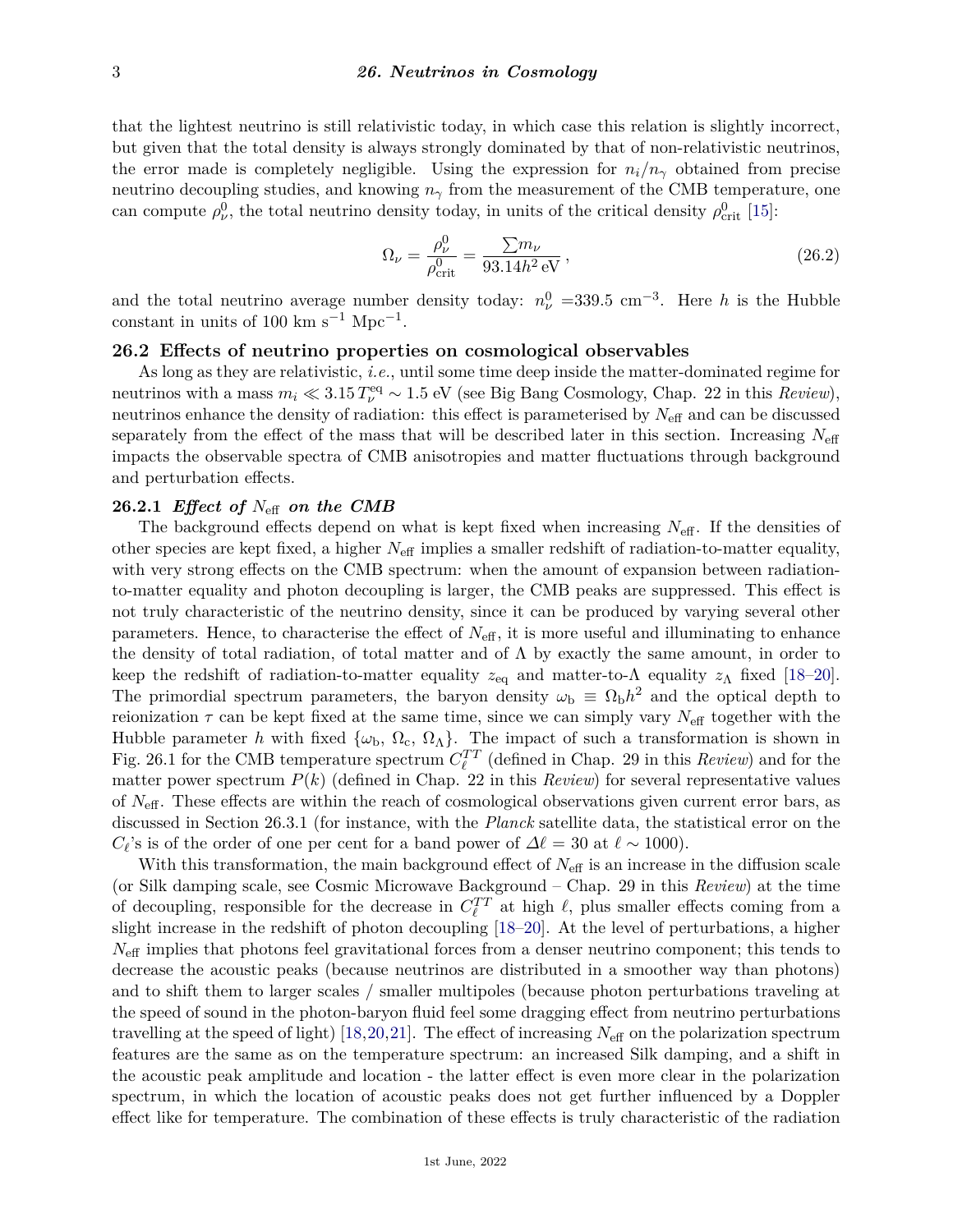

**Figure 26.1:** Ratio of the CMB  $C_{\ell}^{TT}$  (left, including lensing effects) and matter power spectrum *P*(*k*) (right, computed for each model in units of  $(h^{-1}\text{Mpc})^3$ ) for different values of  $\Delta N_{\text{eff}}$  =  $N_{\text{eff}}$  − 3.044 over those of a reference model with  $\Delta N_{\text{eff}} = 0$ . In order to minimize and better characterise the effect of  $N_{\text{eff}}$  on the CMB, the parameters that are kept fixed are  $\{z_{\text{eq}}, z_{\Lambda}, \omega_{\text{b}},$ *τ*} and the primordial spectrum parameters. Fixing  $\{z_{eq}, z_\Lambda\}$  is equivalent to fixing the fractional density of total radiation, of total matter and of cosmological constant  $\{\Omega_r, \Omega_m, \Omega_\Lambda\}$  while increasing the Hubble parameter as a function of  $N_{\text{eff}}$ . The statistical errors on the  $C_{\ell}$  are ∼ 1% for a band power of  $\Delta \ell = 30$  at  $\ell \sim 1000$ . The error on  $P(k)$  is estimated to be of the order of 5%.

density parameter  $N_{\text{eff}}$  and cannot be mimicked by other parameters; thus  $N_{\text{eff}}$  can be accurately measured from the CMB alone. However, there are correlations between *N*eff and other parameters. In particular, we have seen (Fig. 26.1) that in order to minimise the effect of  $N_{\text{eff}}$  on the CMB spectrum, one should vary *h* at the same time, hence there is a correlation between  $N_{\text{eff}}$  and *h*, which implies that independent measurements reducing the error bar on *h* also reduce that on  $N_{\text{eff}}$ . Note that this correlation is not equivalent to a perfect degeneracy, so both parameters can anyway be constrained with CMB data alone.

|                                                  |               | Model                           | $95\%$ CL                            | Ref.               |
|--------------------------------------------------|---------------|---------------------------------|--------------------------------------|--------------------|
| CMB alone                                        |               |                                 |                                      |                    |
| $P118[TT,TE,EE+lowE]$                            |               | $\Lambda$ CDM+ $N_{\text{eff}}$ | $2.92^{+0.36}_{-0.37}$               | [22]               |
| $CMB + background$ evolution + LSS               |               |                                 |                                      |                    |
| $\overline{P118 TT, TE, EE+lowE+lensing]} + BAO$ |               | $\Lambda$ CDM+ $N_{\text{eff}}$ | $2.99^{+0.34}_{-0.33}$               | $\left[ 22\right]$ |
| "                                                | $+$ BAO + R21 | $\Lambda$ CDM+ $N_{\text{eff}}$ | $3.34 \pm 0.14$ (68%CL)              | $[11]$             |
| "                                                |               |                                 | " +5-params. $2.85 \pm 0.23$ (68%CL) | $\left[ 23\right]$ |

**Table 26.1:** Summary of *N*eff constraints.

## **26.2.2** *Effect of N*eff *on the matter spectrum*

We have discussed the effect of increasing  $N_{\text{eff}}$  while keeping  $z_{\text{eq}}$  and  $\omega_{\text{b}}$  fixed, because the latter two quantities are very accurately constrained by CMB data. This implies that  $\omega_c$  increases with  $N_{\text{eff}}$ , and that the ratio  $\omega_{\text{b}}/\omega_{\text{c}} = \Omega_{\text{b}}/\Omega_{\text{c}}$  decreases. However, the ratio of baryonic-to-dark matter has a strong impact on the shape of the matter power spectrum, because until the time of decoupling of the baryons from the photons, CDM experiences gravitational collapse, while baryons are kept smoothly distributed by photon pressure and affected by acoustic oscillations. The decrease of  $\Omega_{\rm b}/\Omega_{\rm c}$  following from the increase of  $N_{\rm eff}$  gives more weight to the most clustered of the two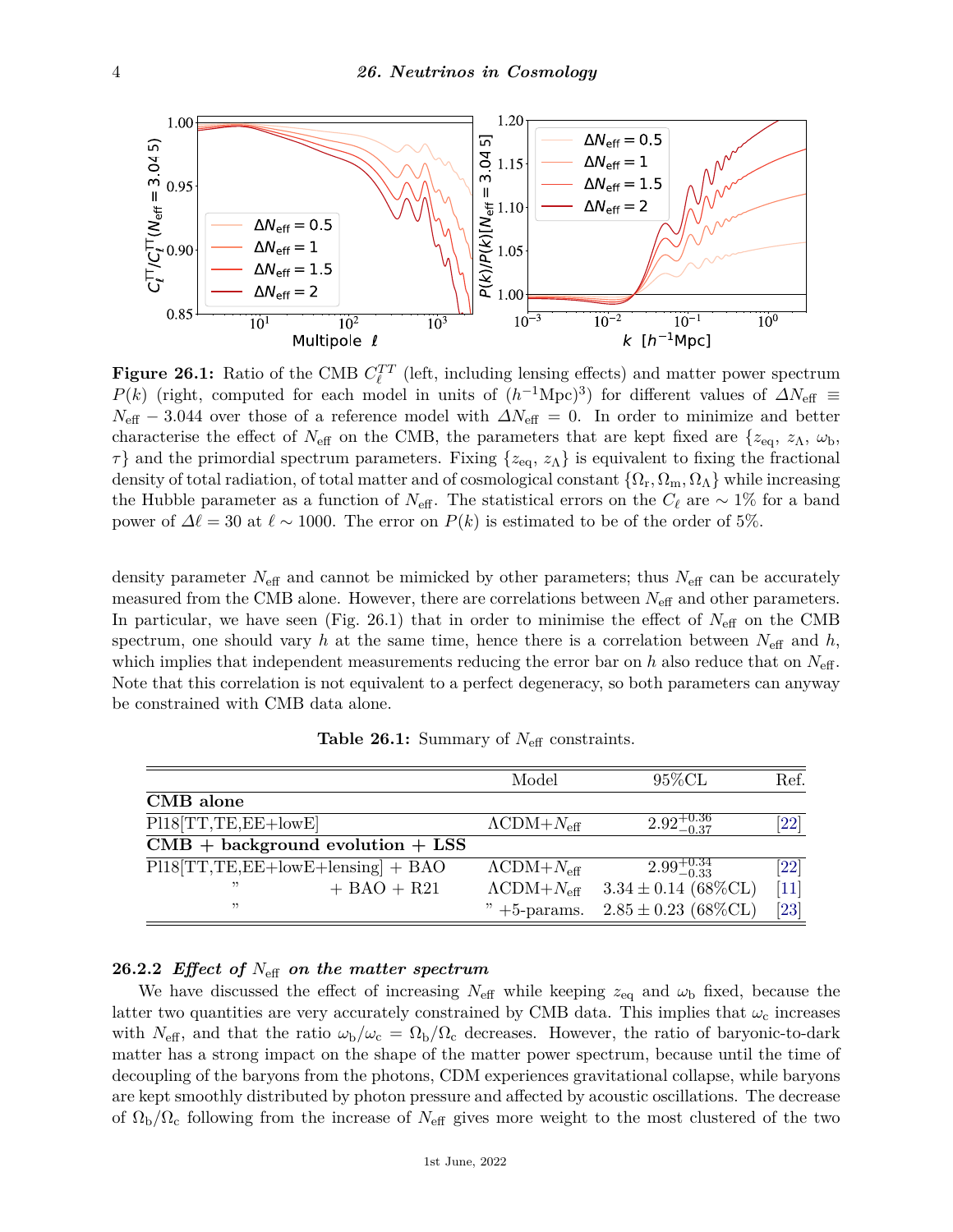components, namely the dark matter one, and produces an enhancement of the small-scale matter power spectrum and a damping of the amplitude of baryon acoustic oscillations (BAOs), clearly visible in Fig. 26.1 (right plot). The scale of BAOs is also slightly shifted by the same neutrino dragging effect as for CMB peaks [\[24\]](#page-10-9).

The increase in the small-scale matter power spectrum is also responsible for a last effect on the CMB spectra: the CMB last scattering surface is slightly more affected by weak lensing from large-scale structures. This tends to smooth the maxima, the minima, and the damping scale of the CMB spectra [\[25\]](#page-10-10).

# **26.2.3** *Effect of neutrino masses on the CMB*

Neutrino eigenstates with a mass  $m_i \ll 0.6$  eV become non-relativistic after photon decoupling. They contribute to the non-relativistic matter budget today, but not at the time of equality or recombination. If we increase the neutrino mass while keeping fixed the density of baryons and dark matter ( $\omega_{\rm b}$  and  $\omega_{\rm c}$ ), the early cosmological evolution remains fixed and independent of the neutrino mass, until the time of the non-relativistic transition. Thus one might expect that the CMB temperature and polarization power spectra are left invariant. This is not true for four reasons.

First, the neutrino density enhances the total non-relativistic density at late times,  $\omega_{\rm m}$  =  $\omega_{\rm b} + \omega_{\rm c} + \omega_{\nu}$ , where  $\omega_{\nu} \equiv \Omega_{\nu} h^2$  is given as a function of the total mass  $\sum m_{\nu}$  by Eq. (26.2). The late background evolution impacts the CMB spectrum through the relation between scales on the last scattering surface and angles on the sky, and through the late ISW effect (see Cosmic Microwave Background – Chap. 29 of this *Review*). These two effects depend respectively on the angular diameter distance to recombination,  $d_A(z_{\text{rec}})$ , and on the redshift of matter-to- $\Lambda$  equality. Increasing  $\sum m_{\nu}$  tends to modify these two quantities. By playing with *h* and  $\Omega_{\Lambda}$ , it is possible to keep one of them fixed, but not both at the same time. Since the CMB measures the angular scale of acoustic oscillations with exquisite precision, and is only loosely sensitive to the late ISW effect due to cosmic variance, we choose in Fig. 26.2 to play with the Hubble parameter in order to maintain a fixed scale  $d_A(z_{\text{rec}})$ . With such a choice, an increase in neutrino mass comes together with a decrease in the late ISW effect explaining the depletion of the CMB spectrum for  $l \leq 20$ . The fact that both  $\sum m_{\nu}$  and *h* enter the expression of  $d_A(z_{\text{rec}})$  implies that measurements of the neutrino mass from CMB data are strongly correlated with *h*. Second, the non-relativistic transition of neutrinos affects the total pressure-to-density ratio of the Universe, and causes a small variation of the metric fluctuations. If this transition takes place not too long after photon decoupling, this variation is observable through the early ISW effect [\[20,](#page-10-5) [26,](#page-10-11) [27\]](#page-10-12). It is responsible for the dip seen in Fig. 26.2 for  $20 \le \ell \le 200$ . Third, when the neutrino mass is higher, the CMB spectrum is less affected by the weak lensing effect induced by the large-scale structure at small redshift. This is due to a decrease in the matter power spectrum described in the next paragraphs. This reduced lensing effect is responsible for most of the oscillatory patterns visible in Fig. 26.2 (left plot) for  $\ell \geq 200$ . Fourth, the neutrinos with the smallest momenta start to be non-relativistic earlier than the average ones. The photon perturbations feel this through their gravitational coupling with neutrinos. This leads to a small enhancement of  $C_l^{TT}$  for  $\ell \geq 500$ , hardly visible on Fig. 26.2 because it is balanced by the lensing effect.

## **26.2.4** *Effect of neutrino masses on the matter spectrum*

The physical effect of neutrinos on the matter power spectrum is related to their velocity dispersion. Neutrinos free-stream over large distances without falling into small potential wells. The free-streaming scale is roughly defined as the distance travel by neutrinos over a Hubble time scale  $t_{\rm H} = (a/a)$ , and approximates the scale below which neutrinos remain very smooth. On larger scales, they cluster in the same way as cold dark matter. The power spectrum of total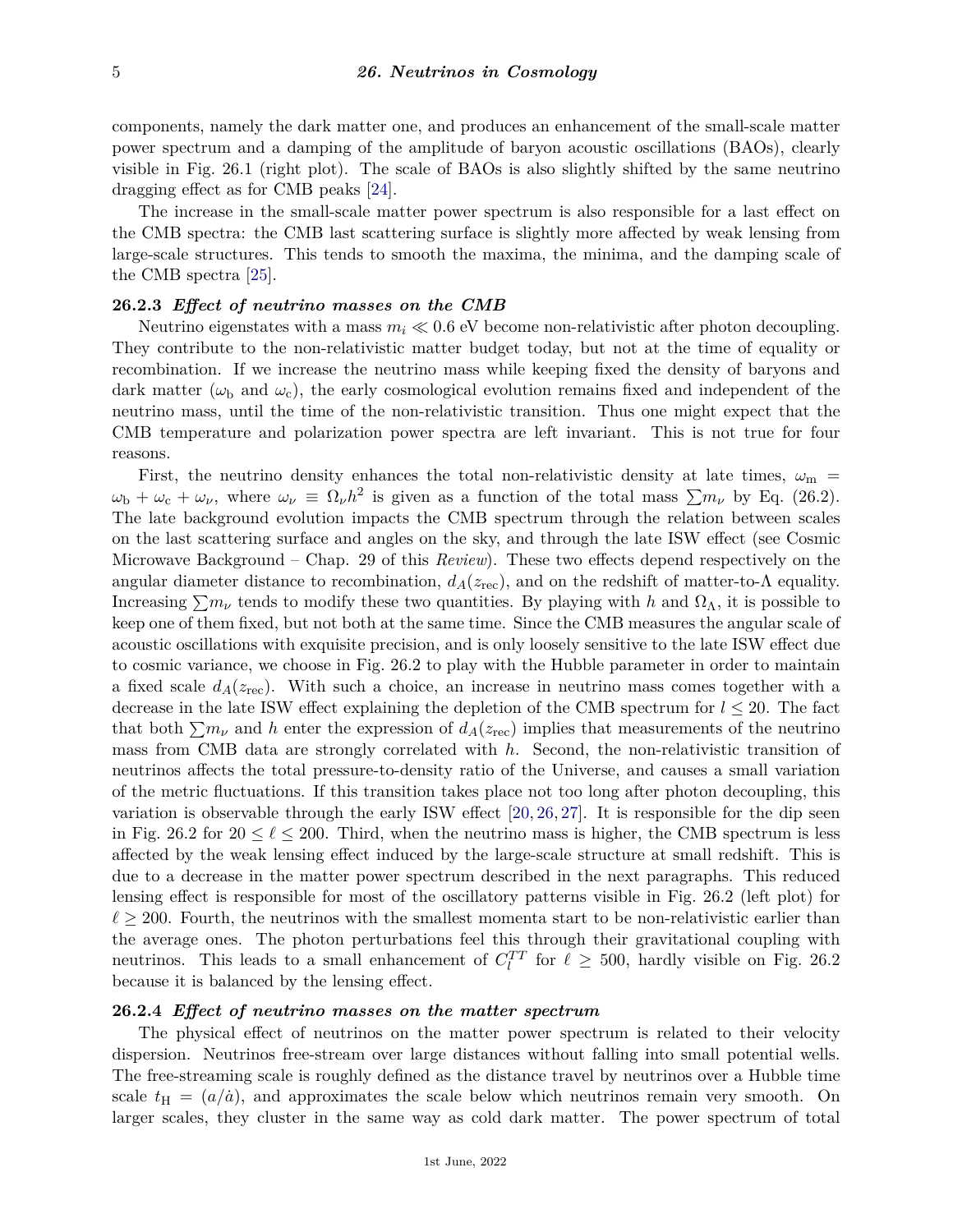

**Figure 26.2:** Ratio of the CMB  $C_{\ell}^{TT}$  and matter power spectrum  $P(k)$  (computed for each model in units of  $(h^{-1}\text{Mpc})^3$  for different values of  $\sum m_{\nu}$  over those of a reference model with massless neutrinos. In order to minimize and better characterise the effect of  $\sum m_{\nu}$  on the CMB, the parameters that are kept fixed are  $\omega_b$ ,  $\omega_c$ ,  $\tau$ , the angular scale of the sound horizon  $\theta_s$  and the primordial spectrum parameters (solid lines). This implies that we are increasing the Hubble parameter *h* as a function of  $\sum m_{\nu}$ . For the matter power spectrum, in order to single out the effect of neutrino free-streaming on  $P(k)$ , the dashed lines show the spectrum ratio when  $\{\omega_m, \omega_b, \Omega_\Lambda\}$ are kept fixed. For comparison, the error on  $P(k)$  is of the order of 5% with current observations, and the fractional  $C_{\ell}$  errors are of the order of  $1/\sqrt{\ell}$  at low  $\ell$ .

matter fluctuations, related to the squared fluctuation  $\delta_m^2$  with  $\delta_m \equiv \delta_b + \delta_c + \delta_\nu$ , gets a negligible contribution from the neutrino component on small scales, and is reduced by a factor  $(1 - 2f_\nu)$ , where  $f_{\nu} = \omega_{\nu}/\omega_{\rm m}$ . Additionally, on scales below the free-streaming scale, the growth of ordinary cold dark matter and baryon fluctuations is modified by the fact that neutrinos contribute to the background density, but not to the density fluctuations. This changes the balance between the gravitational forces responsible for clustering, and the Hubble friction term slowing it down. Thus the growth rate of CDM and baryon fluctuations is reduced [\[28\]](#page-10-13). This results today in an additional suppression of the small-scale linear matter power spectrum by approximately  $(1 - 6f_\nu)$ . These two effects sum up to a factor  $(1 - 8f_\nu)$  [\[29\]](#page-10-14) (more precise approximations can be found in [\[2,](#page-9-6)[20\]](#page-10-5)). The non-linear spectrum is even more suppressed on mildly non-linear scales [\[3,](#page-9-7) [30–](#page-10-15)[34\]](#page-10-16).

This effect is often illustrated by plots of the matter power spectrum ratio with fixed parameters  $\{\omega_m, \omega_b, \Omega_\Lambda\}$  and varying  $f_\nu$ , *i.e.*, with the CDM density adjusted to get a fixed total dark matter density [\[2,](#page-9-6) [20,](#page-10-5) [29\]](#page-10-14) (see Fig. 26.2, right plot, dashed lines). This transformation does not leave the redshift of equality *z*eq invariant, and has very large effects on the CMB spectra. If one follows the logic of minimizing CMB variations and fixing *z*eq like in the previous paragraphs, the increase in  $\sum m_{\nu}$  must take place together with an increase of h, which tends to suppress the large-scale power spectrum, by approximately the same amount as the neutrino free-streaming effect [\[35\]](#page-10-17). In that case, the impact of neutrino masses on the matter power spectrum appears as an overall amplitude suppression, which can be seen in Fig. 26.2 (right plot, solid lines). The oscillations on intermediate wavenumbers come from a small shift in the BAO scale [\[35\]](#page-10-17). This global effect is not degenerate with a variation of the primordial spectrum amplitude *A*s, because it only affects the matter power spectrum, and not the CMB spectra. However, the amplitude of the CMB temperature and polarization spectrum is given by the combination  $A_s e^{-2\tau}$ . Hence a measurement of  $\tau$  is necessary in order to fix  $A_s$  from CMB data, and avoid a parameter degeneracy between  $\sum m_{\nu}$  and  $A_{\rm s}$  [\[35–](#page-10-17)[37\]](#page-10-18).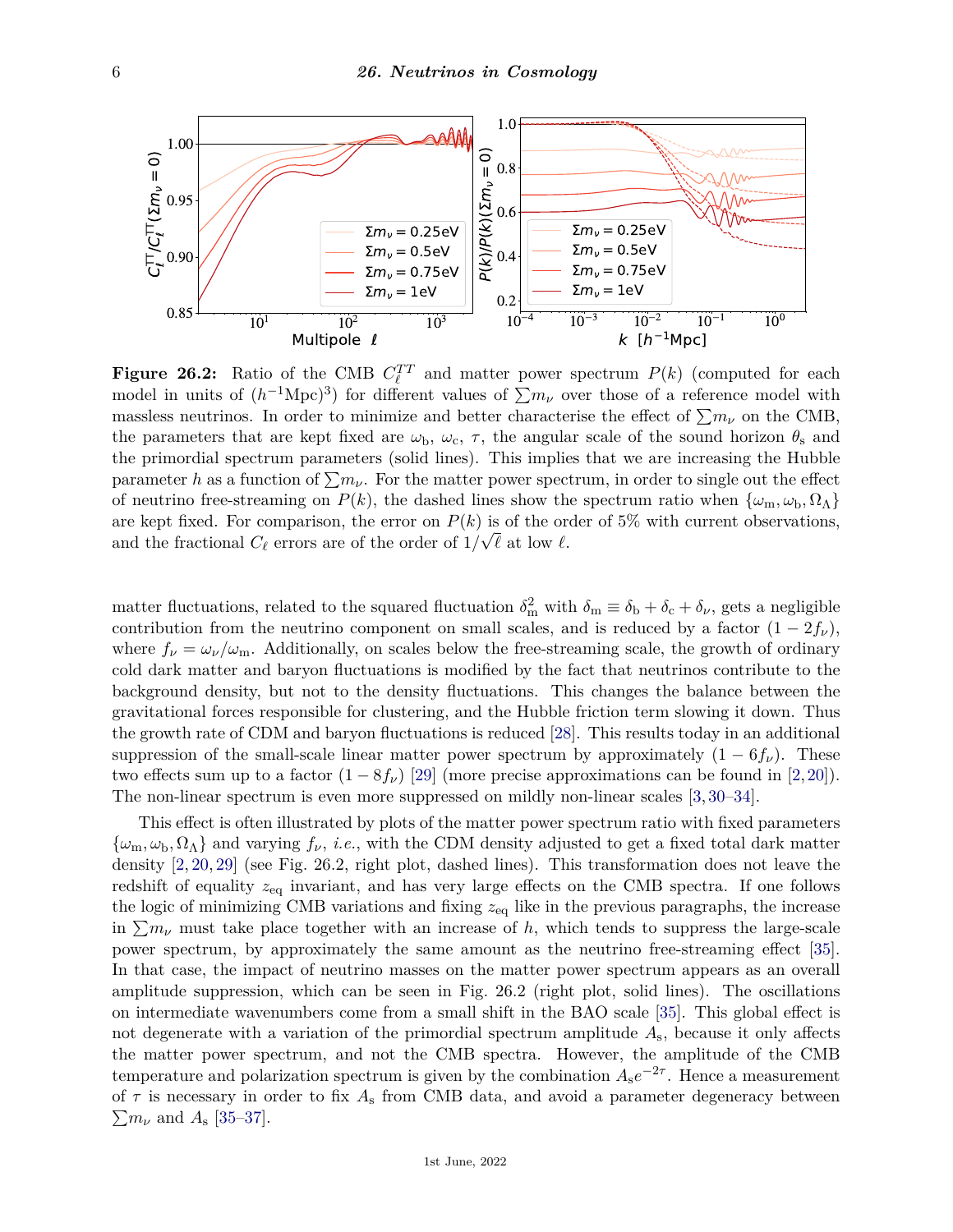A few of the neutrino mass effects described above –free-streaming scale, early ISW– depend on individual masses  $m_i$ , but most of them depend only on the total mass through  $f_\nu$  –suppression of the matter power spectrum, CMB lensing, shift in angular diameter distance–. Because the latter effects are easier to measure, cosmology is primarily sensitive to the total mass  $\sum m_{\nu}$  [\[38,](#page-10-19)[39\]](#page-10-20). The possibility that future data sets might be able to measure individual masses or the mass hierarchy, despite systematic errors and parameter degeneracies, has recently become a subject of investigation [\[40,](#page-10-21) [41\]](#page-10-22).

# **26.3 Cosmological Constraints on neutrino properties**

In this review we focus on cosmological constraints on the abundance and mass of ordinary active neutrinos. Several stringent but model-dependent constraints on non-standard neutrinos (*e.g.*, sterile neutrinos, active neutrinos with interactions beyond the weak force, unstable neutrinos with invisible decay, etc.) can also be found in the literature.

#### **26.3.1** *Neutrino abundance*

Table 26.1 shows a list of constraints on *N*eff obtained with several combination of data sets. 'Pl18' denotes the *Planck* 2018 data, composed of a high-*`* temperature+polarization likelihood (TT,TE,EE), low-*`* polarization (low E) and CMB lensing spectrum likelihood (lensing) based on lensing extraction from quadratic estimators [\[22\]](#page-10-7). 'BAO' refers to measurements of the BAO scale (and hence of the angular diameter distance) from various recent data sets, described in detail in the references given in the table. 'R21' refers to the distance ladder local measurement of the Hubble scale from cepheids and supernovae [\[42\]](#page-10-23).

|                                                    | Model                                    | $95\%$ CL (eV) | Ref.               |
|----------------------------------------------------|------------------------------------------|----------------|--------------------|
| CMB alone                                          |                                          |                |                    |
| $P118[TT+lowE]$                                    | $\Lambda$ CDM+ $\sum m_{\nu}$            | < 0.54         | [22]               |
| $PI18[TT, TE, EE + lowE]$                          | $\Lambda$ CDM+ $\sum m_{\nu}$            | < 0.26         | [22]               |
| $CMB$ + probes of background evolution             |                                          |                |                    |
| $P118[TT+lowE] + BAO$                              | $\Lambda$ CDM+ $\sum m_{\nu}$            | < 0.13         | [43]               |
| $P118 [TT, TE, EE + lowE] + BAO$                   | $\Lambda$ CDM+ $\sum m_{\nu}$ +5 params. | < 0.515        | [23]               |
| $CMB + LSS$                                        |                                          |                |                    |
| $P118[TT+lowE+lensing]$                            | $\Lambda$ CDM+ $\sum m_{\nu}$            | < 0.44         | $\left[ 22\right]$ |
| $P118[TT,TE,EE+lowE+length]$                       | $\Lambda$ CDM+ $\sum m_{\nu}$            | < 0.24         | [22]               |
| $CMB$ + probes of background evolution + LSS       |                                          |                |                    |
| $PI18[TT,TE,EE+lowE] + BAO + RSD$                  | $\Lambda$ CDM+ $\sum m_{\nu}$            | < 0.10         | [43]               |
| $P118[TT+lowE+lensing] + BAO + Lyman-\alpha$       | $\Lambda$ CDM+ $\sum m_{\nu}$            | < 0.087        | [44]               |
| $PI18[TT,TE,EE+lowE] + BAO + RSD + Pantheon + DES$ | $\Lambda$ CDM+ $\sum m_{\nu}$            | < 0.13         | [45]               |
|                                                    |                                          |                |                    |

| <b>Table 26.2:</b> Summary of $\sum m_{\nu}$ constraints. |  |
|-----------------------------------------------------------|--|
|-----------------------------------------------------------|--|

Within the framework of a 7-parameter cosmological model (ΛCDM+*N*eff), the constraint on  $N_{\text{eff}}$  from the *Planck* 2018 data release [TT,TE,EE+lowE] is  $N_{\text{eff}} = 2.92_{-0.37}^{+0.36}$  (95%CL). This number is perfectly compatible with the prediction of the standard neutrino decoupling model,  $N_{\text{eff}} = 3.044$ , and can be viewed as a proof of self-consistency of the cosmological model.

The bounds can be tightened by adding information on the low-redshift background expansion from BAOs, or local  $H_0$  measurements. Finally, one can also add information on large scale structure (LSS), *i.e.*, on the growth rate and clustering amplitude of matter as a function of scale. However, LSS data are not very constraining for the *N*eff parameter, and the only LSS data included in Table 26.1 is the measurement of the CMB lensing spectrum. All combinations of *Planck* 2018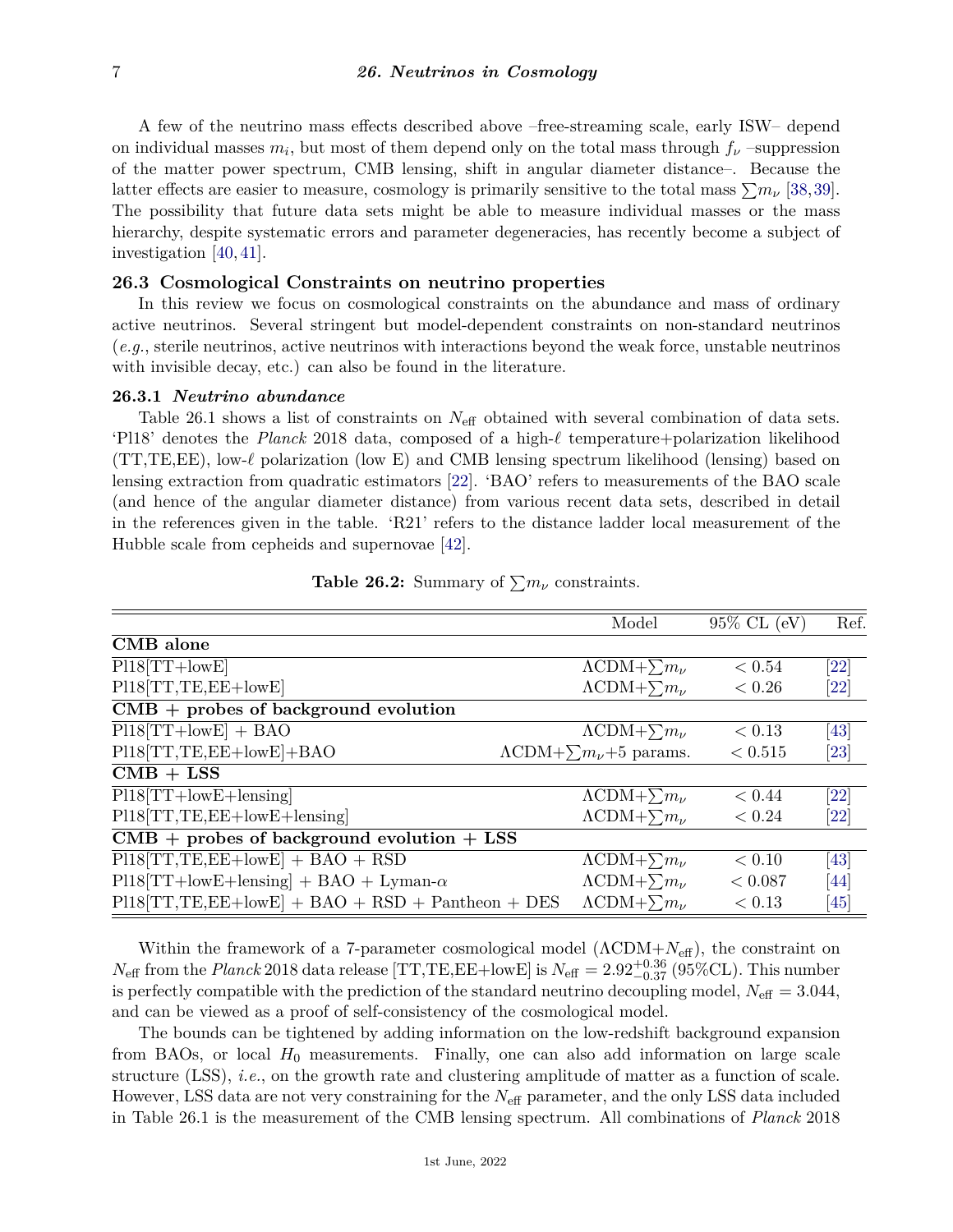data with BAO or CMB lensing constraints return measurements consistent with the standard expectation.

The situation is different with the inclusion of the low-redshift measurement of  $H_0$  by R21 [\[42\]](#page-10-23), known to be in tension with *Planck* in the ΛCDM framework. As explained in Section 26.2, the positive correlation between  $N_{\text{eff}}$  and *h* means that inclusion of the  $H_0$  measurement pushes  $N_{\text{eff}}$ to higher values,  $N_{\text{eff}} = 3.34 \pm 0.14$  (68%CL, Pl18[TT,TE,EE+lowE+lensing] + BAO + R21) [\[11\]](#page-9-5), compatible with the standard expectation at the ∼ 2*.*1*σ* level. However, the *N*eff extension to the ΛCDM model does not reduce the tension significantly enough to be an appealing solution. It remains to be seen whether the  $> 4.2\sigma$  tension between CMB data and direct measurements of  $H_0$ results from systematics, or from a departure from the ΛCDM model [\[11,](#page-9-5) [46–](#page-10-27)[49\]](#page-11-0).

The error bars on  $N_{\text{eff}}$  degrade mildly when the data are analysed in the context of more extended cosmological scenarios. Adding only the total neutrino mass as an 8th free parameter has a negligible impact on the bounds.

The authors of Ref. [\[23\]](#page-10-8) take a more extreme point of view and fit a 12-parameter model to Pl18[TT,TE,EE+lowE+lensing] data; they obtain  $N_{\text{eff}} = 2.95 \pm 0.24$  (68% CL), showing that it is very difficult with current cosmological data to accommodate shifts of more than 0.5 from the standard *N*eff value, and to obtain good fits with, for instance, a fourth (sterile) thermalized neutrino. This is interesting since the anomalies in some oscillation data could be interpreted as evidence for at least one sterile neutrino with a large mixing angle, which would need to be thermalised unless non-standard interactions come into play [\[5\]](#page-9-2). In other words cosmology disfavours the explanation of the oscillations anomalies in terms of extra neutrinos if they are thermalized.

# **26.3.2** *Are they really neutrinos, as expected?*

While a value of  $N_{\text{eff}}$  significantly different from zero (at more than  $15\sigma$ ) and consistent with the expected number 3.044 yields a powerful indirect confirmation of the C*ν*B, departures from standard *N*eff could be caused by any ingredient affecting the early-time expansion rate of the Universe. Extra relativistic particles (either decoupled, self-interacting, or interacting with a dark sector), a background of gravitational waves, an oscillating scalar field with quartic potential, departures from Einstein gravity, or large extra dimensions are some of the possibilities for such ingredients. In principle one could even assume that the cosmic neutrino background never existed or has decayed (like in the "neutrinoless Universe" model of [\[50\]](#page-11-1)) while another dark radiation component is responsible for *N*eff. At least, cosmological data allow to narrow the range of possible interpretations of  $N_{\text{eff}} \simeq 3$  to the presence of decoupled relativistic relics like standard neutrinos. Indeed, free-streaming particles leave specific signatures in the CMB and LSS spectra, because their density and pressure perturbations, bulk velocities and anisotropic stress also source the metric perturbations. These signatures can be tested in several ways.

A first approach consists of introducing a self-interaction term in the neutrino equations [\[6,](#page-9-8) [7\]](#page-9-9). Ref. [\[8\]](#page-9-3) finds that current CMB and BAO data are compatible with no self-interactions. The upper limit to the effective coupling constant *G*eff for a Fermi-like four-fermions interaction at 95% confidence is  $\log_{10}(G_{\text{eff}}\text{MeV}^2) < -0.8$  for Pl15+BAO. Note however that neutrino self-interactions as strong as  $\log_{10}(G_{\text{eff}}\text{MeV}^2) \simeq -1.4$  could reconcile CMB temperature and BAO data with the direct  $H_0$  measurement of Ref  $[42]$ , but such interactions seem to be hardly compatible with BBN, laboratory constraints [\[10\]](#page-9-10) and CMB polarization [\[9,](#page-9-4) [11\]](#page-9-5).

A second approach consists of introducing two phenomenological parameters, *c*eff and *c*vis (see *e.g.*, [\[51–](#page-11-2)[53\]](#page-11-3)):  $c_{\text{eff}}^2$  generalizes the linear relation between isotropic pressure perturbations and density perturbations, while  $c_{\text{vis}}^2$  modifies the neutrino anisotropic stress equation. While relativistic free-streaming species have  $(c_{\text{eff}}^2, c_{\text{vis}}^2) = (1/3, 1/3)$ , a perfect relativistic fluid would have  $(c_{\text{eff}}^2, c_{\text{vis}}^2)$  $= (1/3, 0)$ . Other values do not necessarily refer to a concrete model, but make it possible to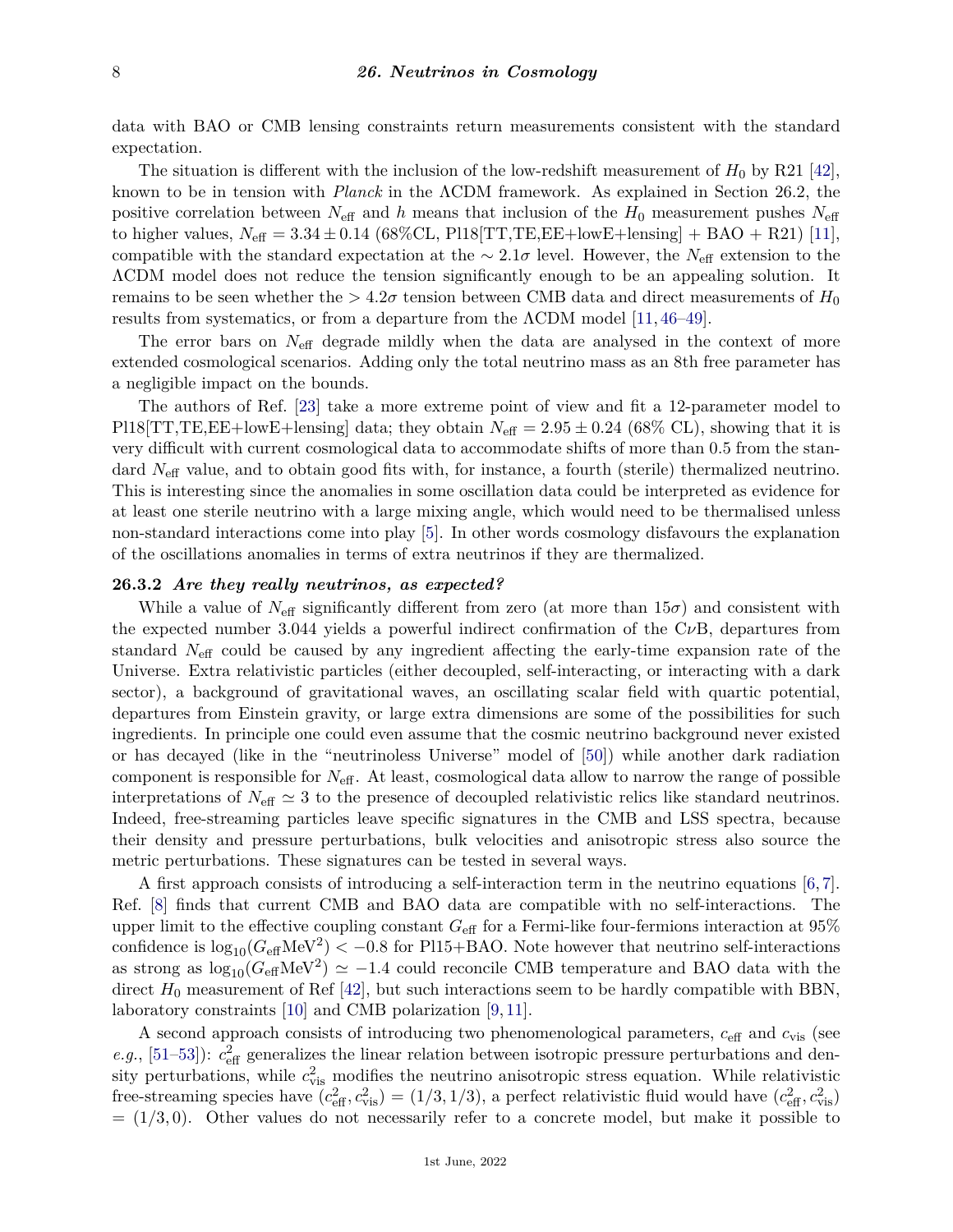interpolate between these limits. *Planck* data strongly suggests  $(c_{\text{eff}}^2, c_{\text{vis}}^2) = (1/3, 1/3)$  [\[54,](#page-11-4) [55\]](#page-11-5).

Finally, Ref. [\[21\]](#page-10-6) (resp. [\[24\]](#page-10-9)) shows that current data are precise enough to detect the "neutrino drag" effect mentioned in Sec. 26.2 through the measurement of the CMB peak (resp. BAO) scale. These findings show that current cosmological data are able to detect not just the average density of some relativistic relics, but also their anisotropies.

# **26.3.3** *Neutrino masses*

Table 26.2 shows a list of constraints on  $\sum m_{\nu}$  obtained with several combinations of data sets. The acronyms "Pl18" and "BAO" have been described in the previous subsection, while "Pantheon" refers to the supernovae Type Ia compilation of [\[56\]](#page-11-6), "RSD" to Redshift Space Distorsions in the eBOSS galaxy survey [\[43\]](#page-10-24), and "Lyman-*α*" to the one-dimensional flux power spectrum of eBOSS quasars [\[44\]](#page-10-25).

Given that most determinations of  $N_{\text{eff}}$  are compatible with the standard prediction,  $N_{\text{eff}}$  = 3*.*044, it is reasonable to adopt this value as a theoretical prior and to investigate neutrino mass constraints in the context of a minimal 7-parameter model,  $\Lambda \text{CDM} + \sum m_{\nu}$ . Under this assumption, the most robust constraints come from *Planck* 2018 temperature and polarization data alone:  $\sum m_{\nu}$  < 0.26 eV (95%CL) [\[22\]](#page-10-7). Among the four effects of neutrino masses on the CMB spectra described before, current bounds are dominated by the first and the third effects (modified late background evolution, and distortions of the temperature and polarization spectra through weak lensing).

Adding measurements of the BAO scale is crucial, since the determination of the angular diameter distance at small redshift allows us to break parameter degeneracies, for instance between  $\sum m_{\nu}$  and h. The combination of Pl18[TT,TE,EE+lowE] with the most recent BAO measurements, including the eBOSS Data Release 16 (DR16), gives  $\sum m_{\nu} < 0.13 \text{ eV}$  (95%CL) [\[43\]](#page-10-24). Supernovae data are less constraining than BAO data for the neutrino mass determination.

Because the parameter correlation between  $\sum m_{\nu}$  and  $H_0$  is negative, the inclusion of distance ladder data provides stronger bounds on neutrinos masses, down to  $\sum m_{\nu} < 0.097$  eV (95% CL) when including Pl18<sup>[TT,TE,EE+lowE]+R18</sup> [\[22\]](#page-10-7), where R18 refers to the 2018 estimate of the Hubble rate by [\[57\]](#page-11-7). However, such bounds are subject to caution, since they come from a combination of discrepant data sets (at the  $> 3\sigma$  level).

It is interesting to add LSS data sets, sensitive to the small-scale suppression of the matter power spectrum due to neutrino free-streaming. Some conservative LSS information comes from the eBOSS survey, which infers the growth rate of structures from Redshift Space Distorsions (RSD) and tigthens the bound down to  $\sum m_{\nu} < 0.10 \text{ eV}$  (95%CL) [\[43\]](#page-10-24). This already challenges the inverted hierarchy mass scheme, which predicts  $\sum m_{\nu} \geq 0.11$  eV. The inclusion of CMB lensing data from *Planck* 18 improves the CMB-only bound, but hardly affects the latest joint CMB+BAO+RSD bounds [\[58\]](#page-11-8). The most recent Ly*α* forest data from eBOSS combined with Pl18[TT,TE,EE+lowE+lensing] and BAO data provides the strongest bound to date,  $\sum m_{\nu}$  < 0.087 eV (95% CL). It should however be noticed that the full DES 3-year data prefer a lower  $\sigma_8$  value than the *Planck* best fit, relaxing the bound to  $\sum m_\nu < 0.13$  eV (95%CL, Pl18[TT,TE,EE+lowE+lensing]+BAO+RSD+Pantheon+DES) [\[45\]](#page-10-26).

Upper bounds on neutrino masses become weaker when the data are analysed in the context of extended cosmological models, but only by a small amount. Floating *N*eff instead of fixing it to 3.044 has no significant impact on the neutrino mass bounds reported in the previous paragraphs. Even in the extreme case considered by Ref. [\[23\]](#page-10-8), with 12 free cosmological parameters, one can see in Table 26.2 that the bound from *Planck* 2018 (without lensing) + BAO increases from 0.13 eV to 0.52 eV (95% CL) only. This shows that current cosmological data are precise enough to disentangle the effect of several extended cosmological parameters, and that neutrino mass bounds are becoming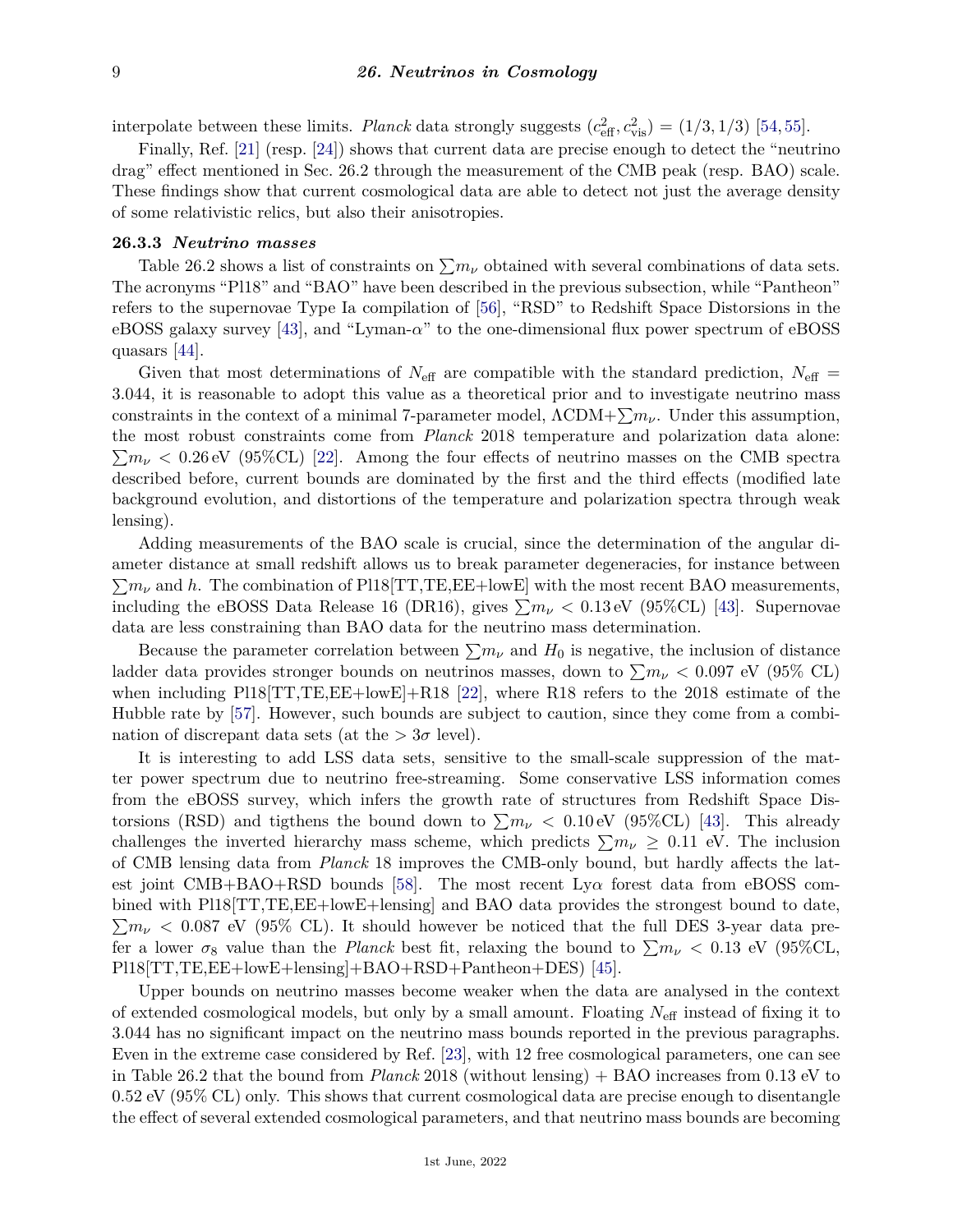increasingly robust.

#### **26.4 Future prospects and outlook**

The cosmic neutrino background has been detected indirectly at very high statistical significance. Direct detection experiments are now being planned, *e.g.*, at the Princeton Tritium Observatory for Light, Early Universe, Massive-neutrino Yield (PTOLEMY) [\[59\]](#page-11-9). The detection prospects crucially depend on the exact value of neutrino masses and on the enhancement of their density at the location of the Earth through gravitational clustering in the Milky Way and its sub-halos – an effect however expected to be small [\[60–](#page-11-10)[62\]](#page-11-11).

Over the past few years the upper limit on the sum of neutrino masses has become increasingly stringent, first indicating that the mass ordering is hierarchical and recently putting the inverted hierarchy under pressure and favouring the normal hierarchy (although quantitative estimates of how disfavoured the inverted hierarchy is vary depending on assumptions, see *e.g.* [\[63](#page-11-12)[–65\]](#page-11-13)) which has consequences for planning future double beta decay experiments.

Neutrino mass and density bounds are expected to keep improving significantly over the next years, thanks to new LSS experiments like DESI [\[66\]](#page-11-14), Euclid [\[67\]](#page-11-15), LSST [\[68\]](#page-11-16), SPHEREx [\[69\]](#page-11-17) and SKA [\[70\]](#page-11-18), in combinations with new CMB experiments like Simons Observatory [\[71\]](#page-11-19), CMB-S4 [\[72\]](#page-11-20) or LiteBird [\[73\]](#page-11-21). If the ΛCDM model is confirmed, and if neutrinos have standard properties, the total neutrino mass should be detected at the level of at least  $3-4\sigma$  even at the minimum level allowed by oscillations. This is the conclusion reached by several independent studies, using different dataset combinations (see *e.g.*, [\[37,](#page-10-18) [74](#page-11-22)[–79\]](#page-11-23)). One should note that at the minimum level allowed by oscillations  $\sum m_{\nu} \sim 0.06$ , neutrinos constitute ~ 0.5% of the Universe matter density, and their effects on the matter power spectrum is only at the 5% level, implying that exquisite control of systematic errors will be crucial to achieve the required accuracy. At this level, the information coming from the power spectrum shape is more powerful than that coming from geometrical measurements (e.g., BAO). But exploiting the shape information requires improved understanding of the nonlinear regime, and of galaxy bias for galaxy surveys. The fact that different surveys and different data set combinations have enough statistical power to reach this level, offers a much needed redundancy and the possibility to perform consistency checks which in turns helps immensely with the control of systematic errors and in making the measurement robust. Using the entire Universe as a particle detector, the on-going and future observational efforts hold the exciting prospect to provide a measurement of the sum of neutrino masses and possibly indication of their mass hierarchy.

### <span id="page-9-0"></span>*References*

- [1] A. D. Dolgov, [Phys. Rept.](http://doi.org/10.1016/S0370-1573(02)00139-4) **370**[, 333](http://doi.org/10.1016/S0370-1573(02)00139-4) (2002), [\[hep-ph/0202122\].](https://arxiv.org/abs/hep-ph/0202122)
- <span id="page-9-6"></span>[2] J. Lesgourgues and S. Pastor, [Phys. Rept.](http://doi.org/10.1016/j.physrep.2006.04.001) **429**[, 307](http://doi.org/10.1016/j.physrep.2006.04.001) (2006), [\[arXiv:astro-ph/0603494\].](https://arxiv.org/abs/astro-ph/0603494)
- <span id="page-9-7"></span>[3] S. Hannestad, [Prog. Part. Nucl. Phys.](http://doi.org/10.1016/j.ppnp.2010.07.001) **65**[, 185](http://doi.org/10.1016/j.ppnp.2010.07.001) (2010), [\[arXiv:1007.0658\].](https://arxiv.org/abs/1007.0658)
- <span id="page-9-1"></span>[4] J. Lesgourgues *et al.*, *Neutrino Cosmology*, Cambridge University Press (2013), ISBN 978-1- 108-70501-1, 978-1-139-60341-6.
- <span id="page-9-2"></span>[5] M. Archidiacono *et al.*, [JCAP](http://doi.org/10.1088/1475-7516/2016/08/067) **1608**[, 08, 067](http://doi.org/10.1088/1475-7516/2016/08/067) (2016), [\[arXiv:1606.07673\].](https://arxiv.org/abs/1606.07673)
- <span id="page-9-8"></span>[6] L. Lancaster *et al.*, [JCAP](http://doi.org/10.1088/1475-7516/2017/07/033) **1707**[, 07, 033](http://doi.org/10.1088/1475-7516/2017/07/033) (2017), [\[arXiv:1704.06657\].](https://arxiv.org/abs/1704.06657)
- <span id="page-9-9"></span>[7] I. M. Oldengott *et al.*, [JCAP](http://doi.org/10.1088/1475-7516/2017/11/027) **1711**[, 11, 027](http://doi.org/10.1088/1475-7516/2017/11/027) (2017), [\[arXiv:1706.02123\].](https://arxiv.org/abs/1706.02123)
- <span id="page-9-3"></span>[8] M. Park *et al.*, [Phys. Rev. D](http://doi.org/10.1103/PhysRevD.100.063524) **100**[, 6, 063524](http://doi.org/10.1103/PhysRevD.100.063524) (2019), [\[arXiv:1904.02625\].](https://arxiv.org/abs/1904.02625)
- <span id="page-9-4"></span>[9] C. D. Kreisch, F.-Y. Cyr-Racine and O. Doré, [Phys. Rev. D](http://doi.org/10.1103/PhysRevD.101.123505) **101**[, 12, 123505](http://doi.org/10.1103/PhysRevD.101.123505) (2020), [\[arXiv:1902.00534\].](https://arxiv.org/abs/1902.00534)
- <span id="page-9-10"></span>[10] N. Blinov *et al.*, [Phys. Rev. Lett.](http://doi.org/10.1103/PhysRevLett.123.191102) **123**[, 19, 191102](http://doi.org/10.1103/PhysRevLett.123.191102) (2019), [\[arXiv:1905.02727\].](https://arxiv.org/abs/1905.02727)
- <span id="page-9-5"></span>[11] N. Schöneberg *et al.* (2021), [\[arXiv:2107.10291\].](https://arxiv.org/abs/2107.10291)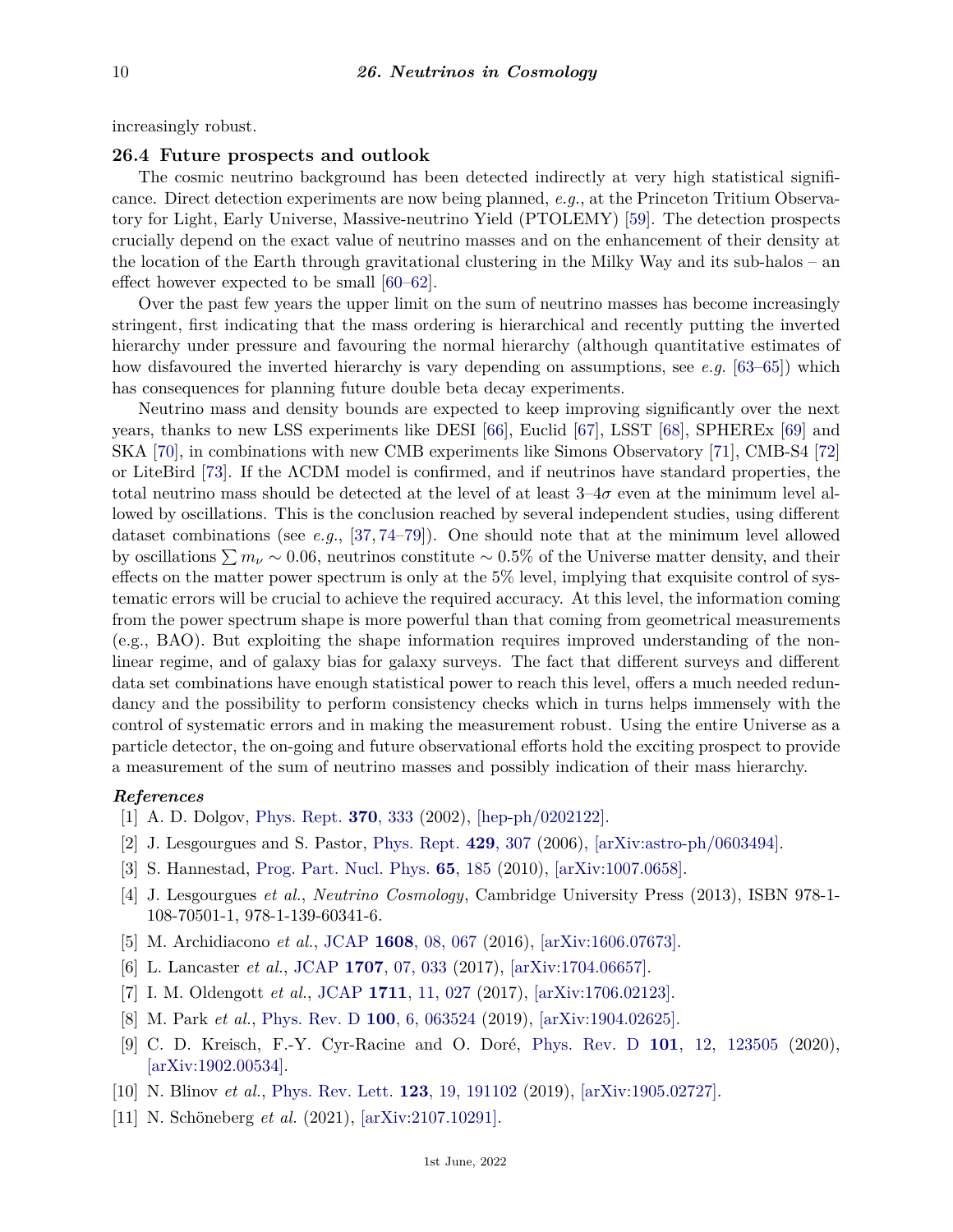- <span id="page-10-0"></span>[12] J. Birrell, C.-T. Yang and J. Rafelski, [Nucl. Phys.](http://doi.org/10.1016/j.nuclphysb.2014.11.020) **[B890](http://doi.org/10.1016/j.nuclphysb.2014.11.020)**, 481 (2014), [\[arXiv:1406.1759\].](https://arxiv.org/abs/1406.1759)
- [13] G. Mangano *et al.*, [Nucl. Phys.](http://doi.org/10.1016/j.nuclphysb.2005.09.041) **[B729](http://doi.org/10.1016/j.nuclphysb.2005.09.041)**, 221 (2005), [\[hep-ph/0506164\].](https://arxiv.org/abs/hep-ph/0506164)
- [14] E. Grohs *et al.*, [Phys. Rev.](http://doi.org/10.1103/PhysRevD.93.083522) **D93**[, 8, 083522](http://doi.org/10.1103/PhysRevD.93.083522) (2016), [\[arXiv:1512.02205\].](https://arxiv.org/abs/1512.02205)
- <span id="page-10-1"></span>[15] P. F. de Salas and S. Pastor, [JCAP](http://doi.org/10.1088/1475-7516/2016/07/051) **1607**[, 07, 051](http://doi.org/10.1088/1475-7516/2016/07/051) (2016), [\[arXiv:1606.06986\].](https://arxiv.org/abs/1606.06986)
- <span id="page-10-2"></span>[16] J. Froustey, C. Pitrou and M. C. Volpe, [JCAP](http://doi.org/10.1088/1475-7516/2020/12/015) **12**[, 015](http://doi.org/10.1088/1475-7516/2020/12/015) (2020), [\[arXiv:2008.01074\].](https://arxiv.org/abs/2008.01074)
- <span id="page-10-3"></span>[17] J. J. Bennett *et al.*, [JCAP](http://doi.org/10.1088/1475-7516/2021/04/073) **04**[, 073](http://doi.org/10.1088/1475-7516/2021/04/073) (2021), [\[arXiv:2012.02726\].](https://arxiv.org/abs/2012.02726)
- <span id="page-10-4"></span>[18] S. Bashinsky and U. Seljak, [Phys. Rev.](http://doi.org/10.1103/PhysRevD.69.083002) **D69**[, 083002](http://doi.org/10.1103/PhysRevD.69.083002) (2004), [\[arXiv:astro-ph/0310198\].](https://arxiv.org/abs/astro-ph/0310198)
- [19] Z. Hou *et al.*, [Phys. Rev.](http://doi.org/10.1103/PhysRevD.87.083008) **D87**[, 083008](http://doi.org/10.1103/PhysRevD.87.083008) (2013), [\[arXiv:1104.2333\].](https://arxiv.org/abs/1104.2333)
- <span id="page-10-5"></span>[20] J. Lesgourgues *et al.*, *Neutrino cosmology* (Cambridge University Press, 2013).
- <span id="page-10-6"></span>[21] B. Follin *et al.*, [Phys. Rev. Lett.](http://doi.org/10.1103/PhysRevLett.115.091301) **115**[, 9, 091301](http://doi.org/10.1103/PhysRevLett.115.091301) (2015), [\[arXiv:1503.07863\].](https://arxiv.org/abs/1503.07863)
- <span id="page-10-7"></span>[22] N. Aghanim *et al.* (Planck) (2018), [\[arXiv:1807.06209\].](https://arxiv.org/abs/1807.06209)
- <span id="page-10-8"></span>[23] E. Di Valentino, A. Melchiorri and J. Silk, [JCAP](http://doi.org/10.1088/1475-7516/2020/01/013) **01**[, 013](http://doi.org/10.1088/1475-7516/2020/01/013) (2020), [\[arXiv:1908.01391\].](https://arxiv.org/abs/1908.01391)
- <span id="page-10-9"></span>[24] D. Baumann *et al.*, [Nature Phys.](http://doi.org/10.1038/s41567-019-0435-6) **15**[, 465](http://doi.org/10.1038/s41567-019-0435-6) (2019), [\[arXiv:1803.10741\].](https://arxiv.org/abs/1803.10741)
- <span id="page-10-10"></span>[25] A. Lewis and A. Challinor, [Phys. Rept.](http://doi.org/10.1016/j.physrep.2006.03.002) **[429](http://doi.org/10.1016/j.physrep.2006.03.002)**, 1 (2006), [\[arXiv:astro-ph/0601594\].](https://arxiv.org/abs/astro-ph/0601594)
- <span id="page-10-11"></span>[26] J. Lesgourgues and S. Pastor, [Adv. High Energy Phys.](http://doi.org/10.1155/2012/608515) **2012**[, 608515](http://doi.org/10.1155/2012/608515) (2012), [\[arXiv:1212.6154\].](https://arxiv.org/abs/1212.6154)
- <span id="page-10-12"></span>[27] Z. Hou *et al.*, [Astrophys. J.](http://doi.org/10.1088/0004-637X/782/2/74) **[782](http://doi.org/10.1088/0004-637X/782/2/74)**, 74 (2014), [\[arXiv:1212.6267\].](https://arxiv.org/abs/1212.6267)
- <span id="page-10-13"></span>[28] J. R. Bond, G. Efstathiou and J. Silk, [Phys. Rev. Lett.](http://doi.org/10.1103/PhysRevLett.45.1980) **45**[, 1980](http://doi.org/10.1103/PhysRevLett.45.1980) (1980), [,61(1980)].
- <span id="page-10-14"></span>[29] W. Hu, D. J. Eisenstein and M. Tegmark, [Phys. Rev. Lett.](http://doi.org/10.1103/PhysRevLett.80.5255) **80**[, 5255](http://doi.org/10.1103/PhysRevLett.80.5255) (1998), [\[arXiv:astro](https://arxiv.org/abs/astro-ph/9712057)[ph/9712057\].](https://arxiv.org/abs/astro-ph/9712057)
- <span id="page-10-15"></span>[30] S. Bird, M. Viel and M. G. Haehnelt, [Mon. Not. Roy. Astron. Soc.](http://doi.org/10.1111/j.1365-2966.2011.20222.x) **420**[, 2551](http://doi.org/10.1111/j.1365-2966.2011.20222.x) (2012), [\[arXiv:1109.4416\].](https://arxiv.org/abs/1109.4416)
- [31] C. Wagner, L. Verde and R. Jimenez, [Astrophys. J.](http://doi.org/10.1088/2041-8205/752/2/L31) **752**[, L31](http://doi.org/10.1088/2041-8205/752/2/L31) (2012), [\[arXiv:1203.5342\].](https://arxiv.org/abs/1203.5342)
- [32] C. J. Todero Peixoto, V. de Souza and P. L. Biermann, [JCAP](http://doi.org/10.1088/1475-7516/2015/07/042) **1507**[, 07, 042](http://doi.org/10.1088/1475-7516/2015/07/042) (2015),  $\arXiv:1502.00305$ .
- [33] J. Brandbyge and S. Hannestad, [JCAP](http://doi.org/10.1088/1475-7516/2017/10/015) **1710**[, 10, 015](http://doi.org/10.1088/1475-7516/2017/10/015) (2017), [\[arXiv:1706.00025\].](https://arxiv.org/abs/1706.00025)
- <span id="page-10-16"></span>[34] J. Adamek, R. Durrer and M. Kunz, [JCAP](http://doi.org/10.1088/1475-7516/2017/11/004) **1711**[, 11, 004](http://doi.org/10.1088/1475-7516/2017/11/004) (2017), [\[arXiv:1707.06938\].](https://arxiv.org/abs/1707.06938)
- <span id="page-10-17"></span>[35] M. Archidiacono *et al.*, [JCAP](http://doi.org/10.1088/1475-7516/2017/02/052) **1702**[, 02, 052](http://doi.org/10.1088/1475-7516/2017/02/052) (2017), [\[arXiv:1610.09852\].](https://arxiv.org/abs/1610.09852)
- [36] A. Liu *et al.*, [Phys. Rev.](http://doi.org/10.1103/PhysRevD.93.043013) **D93**[, 4, 043013](http://doi.org/10.1103/PhysRevD.93.043013) (2016), [\[arXiv:1509.08463\].](https://arxiv.org/abs/1509.08463)
- <span id="page-10-18"></span>[37] R. Allison *et al.*, [Phys. Rev.](http://doi.org/10.1103/PhysRevD.92.123535) **D92**[, 12, 123535](http://doi.org/10.1103/PhysRevD.92.123535) (2015), [\[arXiv:1509.07471\].](https://arxiv.org/abs/1509.07471)
- <span id="page-10-19"></span>[38] J. Lesgourgues, S. Pastor and L. Perotto, [Phys. Rev.](http://doi.org/10.1103/PhysRevD.70.045016) **D70**[, 045016](http://doi.org/10.1103/PhysRevD.70.045016) (2004), [\[hep-ph/0403296\].](https://arxiv.org/abs/hep-ph/0403296)
- <span id="page-10-20"></span>[39] A. Slosar, [Phys. Rev.](http://doi.org/10.1103/PhysRevD.73.123501) **D73**[, 123501](http://doi.org/10.1103/PhysRevD.73.123501) (2006), [\[arXiv:astro-ph/0602133\].](https://arxiv.org/abs/astro-ph/0602133)
- <span id="page-10-21"></span>[40] R. Jimenez *et al.*, [JCAP](http://doi.org/10.1088/1475-7516/2010/05/035) **[1005](http://doi.org/10.1088/1475-7516/2010/05/035)**, 035 (2010), [\[arXiv:1003.5918\].](https://arxiv.org/abs/1003.5918)
- <span id="page-10-22"></span>[41] R. Jimenez, C. P. Garay and L. Verde, [Phys. Dark Univ.](http://doi.org/10.1016/j.dark.2016.11.004) **15**[, 31](http://doi.org/10.1016/j.dark.2016.11.004) (2017), [\[arXiv:1602.08430\].](https://arxiv.org/abs/1602.08430)
- <span id="page-10-23"></span>[42] A. G. Riess *et al.*, [Astrophys. J. Lett.](http://doi.org/10.3847/2041-8213/abdbaf) **908**[, 1, L6](http://doi.org/10.3847/2041-8213/abdbaf) (2021), [\[arXiv:2012.08534\].](https://arxiv.org/abs/2012.08534)
- <span id="page-10-24"></span>[43] S. Alam *et al.* (eBOSS), [Phys. Rev. D](http://doi.org/10.1103/PhysRevD.103.083533) **103**[, 8, 083533](http://doi.org/10.1103/PhysRevD.103.083533) (2021), [\[arXiv:2007.08991\].](https://arxiv.org/abs/2007.08991)
- <span id="page-10-25"></span>[44] N. Palanque-Delabrouille *et al.*, [JCAP](http://doi.org/10.1088/1475-7516/2020/04/038) **04**[, 038](http://doi.org/10.1088/1475-7516/2020/04/038) (2020), [\[arXiv:1911.09073\].](https://arxiv.org/abs/1911.09073)
- <span id="page-10-26"></span>[45] T. M. C. Abbott *et al.* (DES) (2021), [\[arXiv:2105.13549\].](https://arxiv.org/abs/2105.13549)
- <span id="page-10-27"></span>[46] J. L. Bernal, L. Verde and A. G. Riess, [JCAP](http://doi.org/10.1088/1475-7516/2016/10/019) **1610**[, 10, 019](http://doi.org/10.1088/1475-7516/2016/10/019) (2016), [\[arXiv:1607.05617\].](https://arxiv.org/abs/1607.05617)
- [47] L. Verde, T. Treu and A. G. Riess, [Nature Astron.](http://doi.org/10.1038/s41550-019-0902-0) **3**[, 891](http://doi.org/10.1038/s41550-019-0902-0) (2019), [\[arXiv:1907.10625\].](https://arxiv.org/abs/1907.10625)
- [48] J. L. Bernal *et al.*, [Phys. Rev. D](http://doi.org/10.1103/PhysRevD.103.103533) **103**[, 10, 103533](http://doi.org/10.1103/PhysRevD.103.103533) (2021), [\[arXiv:2102.05066\].](https://arxiv.org/abs/2102.05066)